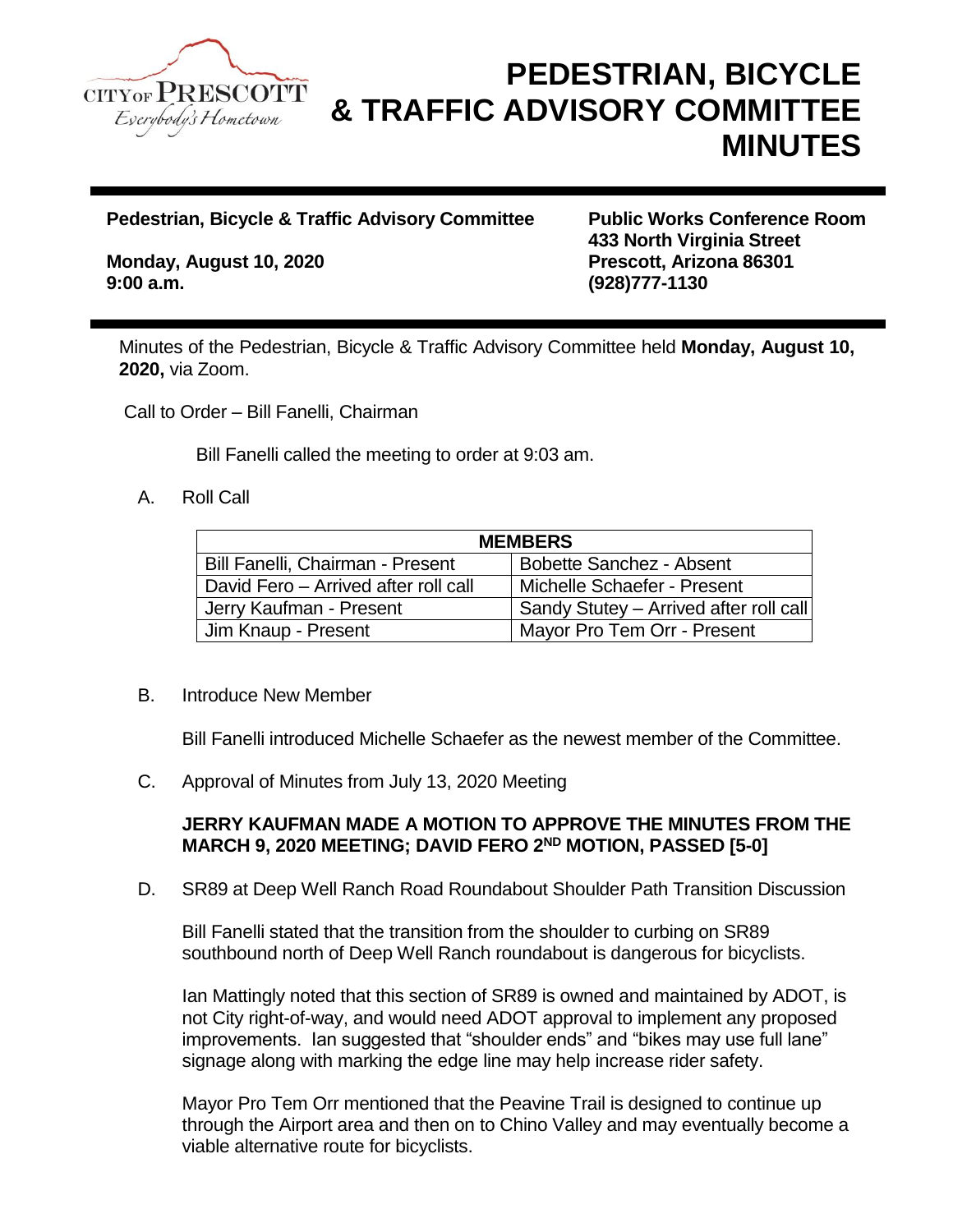Additional discussion by members lead to the following recommendation;

## **BILL FANELLI MADE A RECOMMENDATION THAT STAFF REACH OUT TO ADOT ASKING FOR SAFETY IMPROVEMENTS IN THE FORM OF SIGNAGE, EDGE LINE MARKING AND A REDUCTION IN SPEED; DAVID FERO 2ND RECOMMENDATION, ALL MEMBERS AGREED.**

E. Willow Lake Road Multi-use Path Connection – Prescott Lakes Pkwy to SR89

Bill asked that connectivity from the Willow Lake Road roundabout from SR89 to Prescott Lakes Parkway be pursued to ensure the safety of pedestrians and bicyclists.

Ian reminded the group that the signal at Prescott Lakes Parkway and Willow Lake Road was added to assist in traffic flow and that while the project did not include a sidewalk and crosswalk, these items will be added in a project that is in the design phase right now. The north side of Willow Lake Road does have a wide shoulder which could, with minor improvement create a trail from the roundabout to the improved signalized intersection.

Craig Dotseth stated that City staff will look at improving the shoulder with millings as an internal operations project.

Bill asked what timeline this improvement can be completed in.

Craig remarked that the sidewalk and crosswalk at the signal are in design phase now but the shouldering with millings can be achieved in the next couple of months.

F. Montezuma at Sheldon Striping Modification Discussion

Ian presented that the current City Pavement Preservation Project has allowed an opportunity to restripe the intersection of Montezuma and Sheldon. Three design ideas to improve traffic flow and pedestrian safety at the intersection were reviewed. One design was suggested by a citizen, Kara Woods and the two additional designs are improvements made by staff based on her ideas. The new striping on southbound Montezuma from La Guardia Bridge to the intersection will allow for travelers to better utilize the two lanes approaching the dedicated left turn lanes and still allow through travel into downtown.

Sandy Stutey suggested that advanced signage be placed overhead for better visibility of the lane usage. Ian will look into available options for overhead signs or shoulder mounted signs.

Mayor Pro Tem Orr stated that the area will be busy with pedestrians, Ian remarked that the design includes upgraded block pattern in the crosswalks, push button pedestrian poles as well as radar detection.

Jim Knaup mentioned that the left turn out of the shopping center is difficult during high traffic times, would it be possible to change the exit to a right turn only? Ian commented that a decision to change that would be based on collision data and retention of the full movement allows benefits during non peak hours.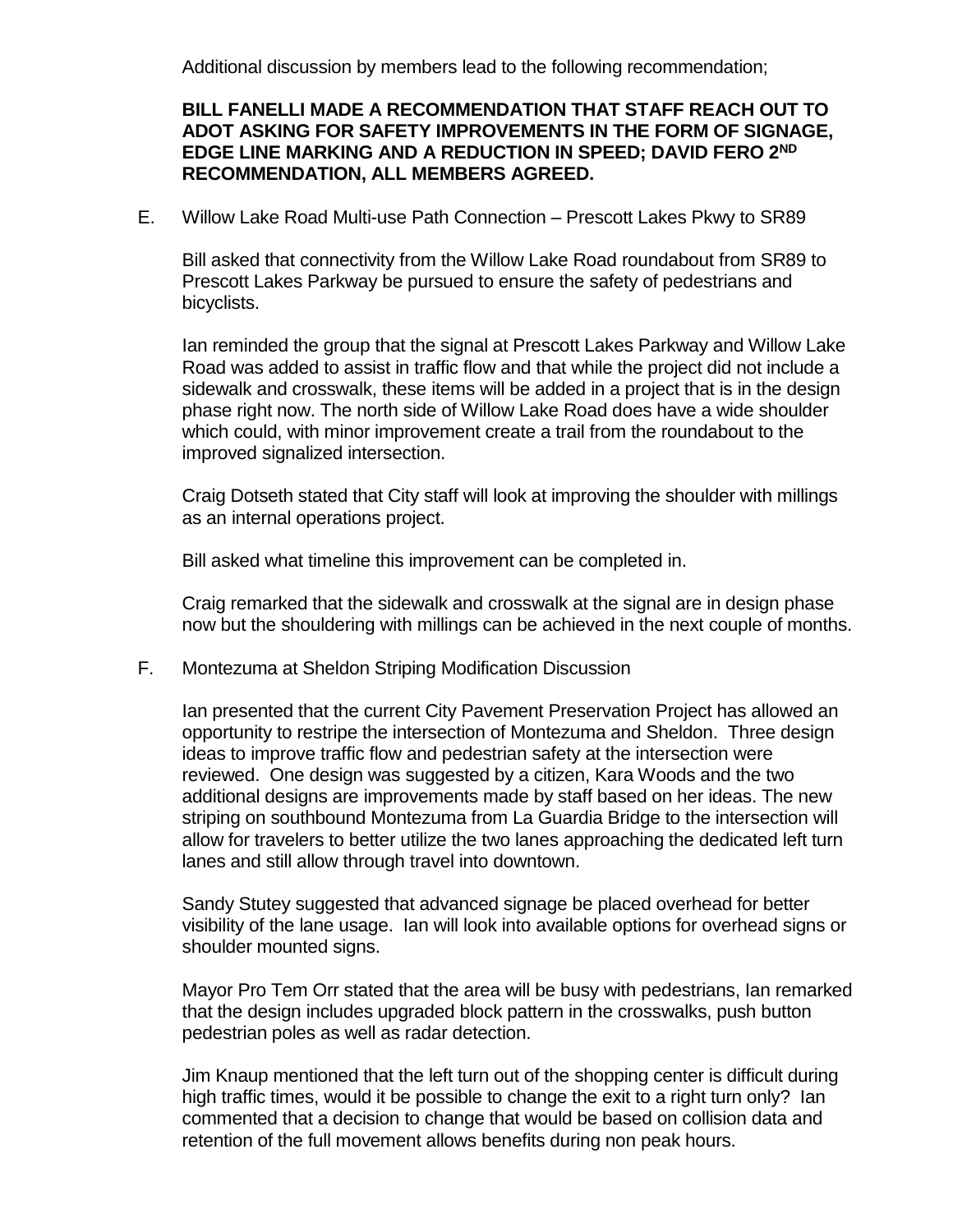Jim suggested way finding signage directing pedestrians from the shopping center to the north to use the trail system that crosses under the roadway to eliminate potential crossing outside of the crosswalk areas. Both Ian and Craig like that idea and also suggested that no pedestrian crossing signage be installed at the shopping center entrance to discourage pedestrians from crossing the busy arterial.

Craig stated that this intersection will be closely watched for future safety improvements once the new hotel and amenities open and we are able to track traffic and pedestrian flows.

G. 3-Foot Bike Rule Signing

Ian presented that Arizona State Law requires 3 foot space between a car and bicycle when the car is overtaking a bike in the same direction of travel. The State enforces monetary penalties for death or injury by a driver passing a bicycle with less than 3 feet of space. Officer Johnson added that the additional fines are not pertinent if a bicyclist is in a dedicated bike lane, but the 3 foot space is still required for passing.

Ian then presented several sign illustrations for discussion. The committee agreed that the first sign presented, the hybrid, appeared to be the most effective message.

Ian asked if Jim Knaup has input on key areas that the signage should be placed. Jim stated that the entrances to the City as well as anywhere that bike lanes are introduced should be considered.

Staff will research key areas for placement and bring back a map showing these locations at a future meeting.

H. Upcoming Major Pedestrian Related Projects

No projects to update.

I. Monthly Review of Bike and Pedestrian Collisions

Ian reviewed one collision at Montezuma and Gurley that took place at the scramble intersection. The collision was bicycle vs. vehicle. Both bike and vehicle were traveling southbound on Montezuma, the bike was positioned in the blind spot of the vehicle behind and to the right. This position resulted in the bike being unable to see the turn signal of the vehicles and the bike out of view of the driver. The vehicle turned in front of the bike causing the collision. No citation was given.

J. Safety Concerns from Members

Jerry Kaufman asked that the scramble intersection at Montezuma and Gurley be reviewed as northbound traffic was backing up past Goodwin over the weekend. Ian will review timing of the signals program.

K. Current Road Project Updates